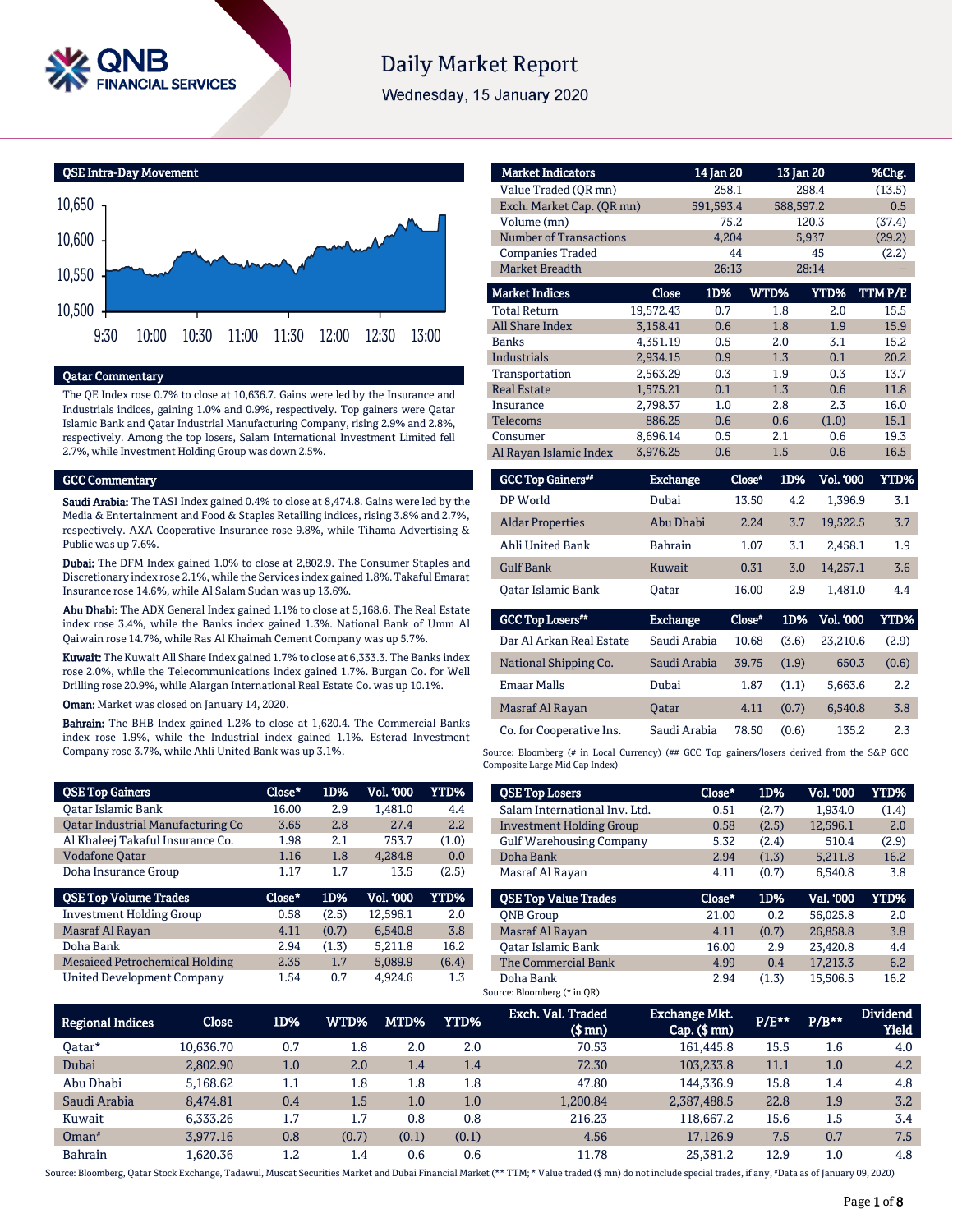# Qatar Market Commentary

- The QE Index rose 0.7% to close at 10,636.7. The Insurance and Industrials indices led the gains. The index rose on the back of buying support from GCC and non-Qatari shareholders despite selling pressure from Qatari shareholders.
- Qatar Islamic Bank and Qatar Industrial Manufacturing Company were the top gainers, rising 2.9% and 2.8%, respectively. Among the top losers, Salam International Investment Limited fell 2.7%, while Investment Holding Group was down 2.5%.
- Volume of shares traded on Tuesday fell by 37.4% to 75.2mn from 120.3mn on Monday. However, as compared to the 30-day moving average of 73.8mn, volume for the day was 1.9% higher. Investment Holding Group and Masraf Al Rayan were the most active stocks, contributing 16.7% and 8.7% to the total volume, respectively.

| <b>Overall Activity</b>    | Buy $%^*$ | Sell %* | Net (QR)          |
|----------------------------|-----------|---------|-------------------|
| Oatari Individuals         | 20.41%    | 35.45%  | (38,821,824.46)   |
| <b>Oatari Institutions</b> | 27.27%    | 37.04%  | (25, 220, 729.93) |
| Oatari                     | 47.68%    | 72.49%  | (64,042,554.39)   |
| <b>GCC</b> Individuals     | 1.00%     | 1.19%   | (491.106.95)      |
| <b>GCC</b> Institutions    | 1.56%     | 0.85%   | 1.823.838.84      |
| <b>GCC</b>                 | 2.56%     | 2.04%   | 1,332,731.89      |
| Non-Qatari Individuals     | 4.66%     | 8.35%   | (9,517,599.70)    |
| Non-Oatari Institutions    | 45.11%    | 17.12%  | 72,227,422.20     |
| Non-Qatari                 | 49.77%    | 25.47%  | 62.709,822.50     |

Source: Qatar Stock Exchange (\* as a % of traded value)

# Earnings Releases, Global Economic Data and Earnings Calendar

## Earnings Releases

| Company                   | <b>Market</b> | Currency. | Revenue (mn)<br>402019 | <b>% Change</b><br>YoY | Operating Profit % Change<br>$(mn)$ 402019 | YoY   | Net Profit<br>(mn) 402019 | % Change<br>YoY |
|---------------------------|---------------|-----------|------------------------|------------------------|--------------------------------------------|-------|---------------------------|-----------------|
| United Wire Factories Co. | Saudi Arabia  | SR        | 724.4                  | 35.4%                  |                                            | 90.6% |                           | .3%             |

Source: Company data, DFM, ADX, MSM, TASI, BHB. (\*Financial for FY2019)

## Global Economic Data

| <b>Date</b> | Market    | <b>Source</b>                         | <b>Indicator</b>                    | Period     | Actual    | <b>Consensus</b>     | <b>Previous</b> |
|-------------|-----------|---------------------------------------|-------------------------------------|------------|-----------|----------------------|-----------------|
| 01/14       | <b>US</b> | <b>Bureau of Labor Statistics</b>     | <b>CPI MoM</b>                      | Dec        | 0.2%      | 0.3%                 | 0.3%            |
| 01/14       | <b>US</b> | <b>Bureau of Labor Statistics</b>     | <b>CPI Ex Food and Energy MoM</b>   | <b>Dec</b> | 0.1%      | 0.2%                 | 0.2%            |
| 01/14       | <b>US</b> | <b>Bureau of Labor Statistics</b>     | <b>CPI YoY</b>                      | <b>Dec</b> | 2.3%      | 2.4%                 | 2.1%            |
| 01/14       | <b>US</b> | <b>Bureau of Labor Statistics</b>     | CPI Ex Food and Energy YoY          | <b>Dec</b> | 2.3%      | 2.3%                 | 2.3%            |
| 01/14       | <b>US</b> | <b>Bureau of Labor Statistics</b>     | CPI Core Index SA                   | Dec        | 265.921   | 266.111              | 265.62          |
| 01/14       | <b>US</b> | <b>Bureau of Labor Statistics</b>     | <b>CPI Index NSA</b>                | <b>Dec</b> | 256.974   | 257.169              | 257.208         |
| 01/14       | Japan     | Ministry of Finance Japan             | <b>BoP Current Account Balance</b>  | Nov        | ¥1436.8bn | ¥1423.3bn            | ¥1816.8bn       |
| 01/14       | Japan     | Ministry of Finance Japan             | <b>BoP Current Account Adjusted</b> | <b>Nov</b> | ¥1794.9bn | ¥1776.8bn            | ¥1732.2bn       |
| 01/14       | Japan     | Ministry of Finance Japan             | Trade Balance BoP Basis             | Nov        | $-42.5bn$ | ¥101.5bn             | ¥254.0bn        |
| 01/14       | China     | <b>Customs General Administration</b> | <b>Exports YoY CNY</b>              | <b>Dec</b> | 9.0%      | 2.9%                 | 1.3%            |
| 01/14       | China     | <b>Customs General Administration</b> | <b>Imports YoY CNY</b>              | Dec        | 17.7%     | 8.6%                 | 2.5%            |
| 01/14       | China     | <b>National Bureau of Statistics</b>  | Exports YoY                         | <b>Dec</b> | 7.6%      | 2.9%                 | $-1.3%$         |
| 01/14       | China     | National Bureau of Statistics         | <b>Imports YoY</b>                  | Dec        | 16.3%     | 9.6%                 | 0.3%            |
| 01/14       | China     | <b>Customs General Administration</b> | <b>Trade Balance CNY</b>            | <b>Dec</b> | 329.27bn  | 317.5bn              | 274.21bn        |
| 01/14       | China     | National Bureau of Statistics         | Trade Balance                       | <b>Dec</b> | \$46.79bn | \$45.7 <sub>bn</sub> | \$38.73bn       |
| 01/14       | India     | Press Information Bureau of In        | <b>Wholesale Prices YoY</b>         | <b>Dec</b> | 2.59%     | 2.42%                | 0.58%           |

Source: Bloomberg (s.a. = seasonally adjusted; n.s.a. = non-seasonally adjusted; w.d.a. = working day adjusted)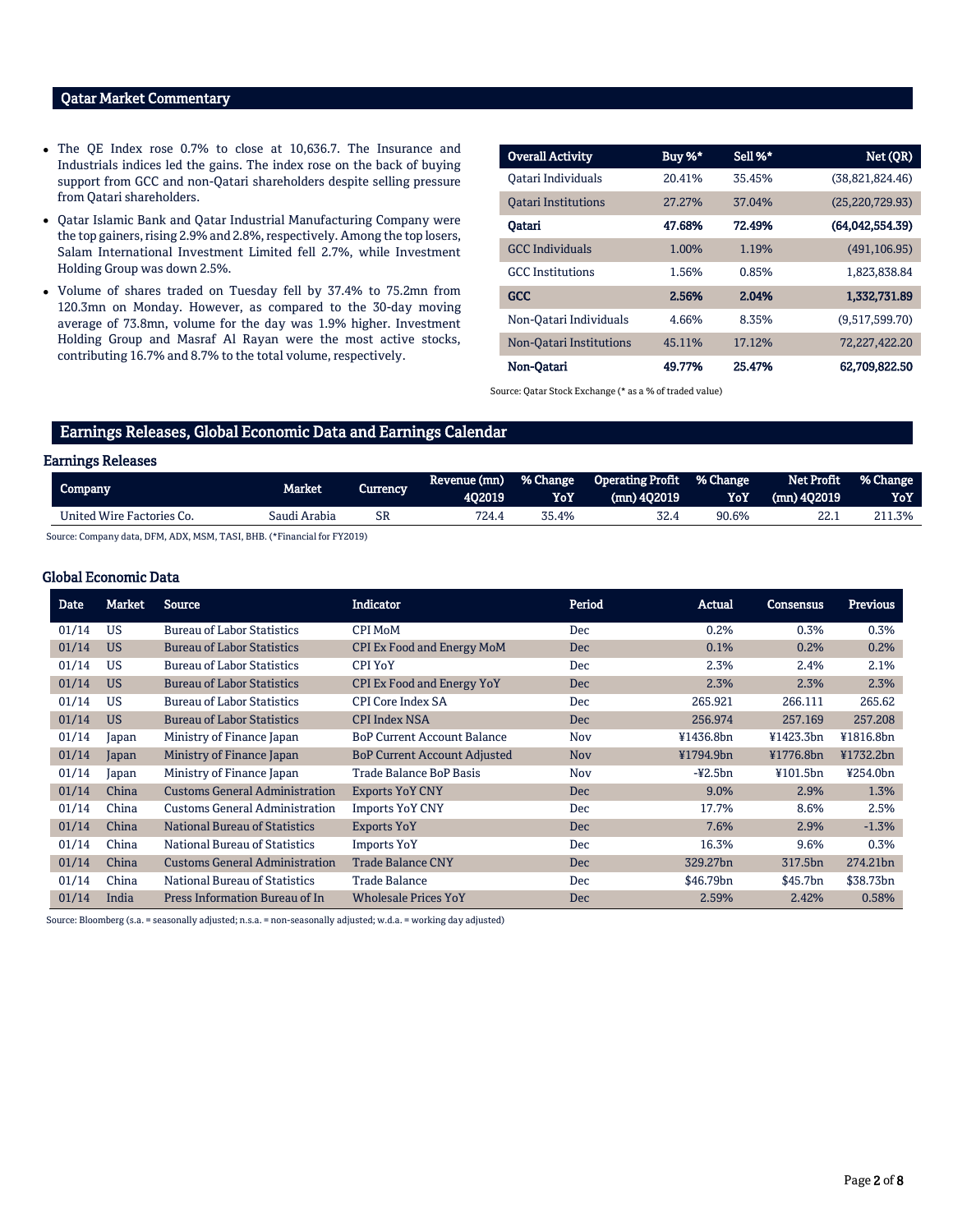#### Earnings Calendar

| <b>Tickers</b> | <b>Company Name</b>                     | Date of reporting 4Q2019 results | No. of days remaining | <b>Status</b> |
|----------------|-----------------------------------------|----------------------------------|-----------------------|---------------|
| <b>OIBK</b>    | Oatar Islamic Bank                      | 15-Jan-20                        | 0                     | Due           |
| <b>ABOK</b>    | Ahli Bank                               | 16-Jan-20                        |                       | Due           |
| <b>MARK</b>    | Masraf Al Rayan                         | 20-Jan-20                        | 5                     | Due           |
| <b>KCBK</b>    | Al Khalij Commercial Bank               | $20$ -Jan-20                     | 5                     | Due           |
| <b>MRDS</b>    | Mazaya Qatar Real Estate Development    | 22-Jan-20                        | 7                     | Due           |
| <b>DHBK</b>    | Doha Bank                               | $26$ -Jan-20                     | 11                    | Due           |
| <b>OIIK</b>    | <b>Qatar International Islamic Bank</b> | 28-Jan-20                        | 13                    | Due           |
| <b>QFLS</b>    | <b>Qatar Fuel Company</b>               | $29$ -Jan-20                     | 14                    | Due           |
| <b>CBOK</b>    | The Commercial Bank                     | 29-Jan-20                        | 14                    | Due           |
| <b>IHGS</b>    | <b>Islamic Holding Group</b>            | $29$ -Jan-20                     | 14                    | Due           |
| <b>NLCS</b>    | Alijarah Holding                        | 30-Jan-20                        | 15                    | Due           |
| <b>MCGS</b>    | <b>Medicare Group</b>                   | $4$ -Feb-20                      | 20                    | Due           |
| <b>DOHI</b>    | Doha Insurance Group                    | 12-Feb-20                        | 28                    | Due           |

Source: QSE

# News

### Qatar

 QNB Group delivers record profit for 2019 – For the year ended 31 December 2019, Net Profit topped QAR14.4 billion, an increase of 4% compared to last year. Operating Income increased by 4% to QAR25.6 billion. This reflects QNB Group's success in maintaining growth across the range of revenue sources. The Group's drive for operational efficiency is yielding cost-savings in addition to sustainable revenue generating sources. This helped QNB Group to maintain a strong efficiency (cost to income) ratio of 25.9%, which is considered one of the best ratios among large financial institutions in the MEA region. Total Assets reached QAR945 billion, an increase of 10% from last year. Solid growth in Loans and Advances by 10% achieving QAR679 billion, which contributed to the growth in Total Assets. This was mainly funded by strong customer deposits generation which helped to increase customer deposits by 10%, to reach QAR684 billion from 31 December 2018. QNB's robust asset liability management capabilities helped QNB Group to improve its loans to deposits ratio to 99.2% as at 31 December 2019. The ratio of non-performing loans to gross loans amounted to 1.9% as at 31 December 2019, one of the lowest amongst financial institutions in the MEA region, reflecting the high quality of the Group's loan book and the effective management of credit risk. The Group's conservative policy in regard to provisioning resulted in the coverage ratio at 100% as at 31 December 2019. Group Capital Adequacy Ratio (CAR) as at 31 December 2019 amounted to 18.9%, higher than the regulatory minimum requirements of the Qatar Central Bank and Basel Committee. Currency headwinds in our core markets had limited impact on the CAR. QNB Group's solid financial strength is supported by top tier credit ratings that continues to attract institutional, corporate and individual customers to bank with QNB, and for investors and markets to believe in the Group's strong financial position and strategy. QNB remains the highest-rated bank in Qatar and one of the highest-rated banks in the world with ratings of Aa3 from Moody's, A from S&P and A+ from Fitch. During 2019, QNB successfully closed the syndication of its

EUR2.0 billion three-year senior unsecured term loan facility, successful completion of a USD1.0 billion bond issuance and a USD850 million Formosa bond issuances under its Euro Medium Term Note (EMTN) Programme in the international capital markets. These deals attracted strong interest around the world from key global investors, reflecting investors' confidence in QNB Group's financial strength and its position as the largest financial institution in the Middle East and Africa region. It also reflects their trust and confidence in QNB Group's strategy over the coming years. In September 2019, QNB Group obtained the regulatory approvals from Hong Kong Monetary Authority (HKMA) to open a branch in Hong Kong, one of the world's global financial hubs. The branch will provide a full range of banking products and services to corporate entities. Based on the Group's continuous strong performance, driven by its strength and international footprint, QNB has been recognized as the most valuable banking brand in the MEA region by Brand Finance (2019), with its brand value increasing to USD5.04 billion to rise to the 60th place globally. QNB continued its outstanding achievements by topping the Middle East and Africa (MEA) region, on the Banker magazine's Top 1000 World Banks list. (QNB Group press release)

 GWCS' bottom line rises 10.6% YoY and 13.8% QoQ in 4Q2019, beating our estimate – Gulf Warehousing Company's (GWCS) net profit rose 10.6% YoY (+13.8% QoQ) to QR67.6mn in 4Q2019, beating our estimate of QR63.2mn (variation of +7.0%). The company's revenue came in at QR306.7mn in 4Q2019, which represents an increase of 1.6% YoY. However, on QoQ basis, revenue fell 2.8%. EPS amounted to QR0.43 in FY2019 as compared to QR0.39 in FY2018. In FY2019, GWCS posted a net profit of QR249.5mn in 2019, up 10.0% on the previous year. GWCS' gross revenues reached QR1.2bn at the end of 2019. The company's board of directors has recommended 20% cash dividend to shareholders, which is subject for discussion and approval during the company's annual general meeting to be held on February 3. In case of the required quorum is not achieved, a second meeting will take place on February 10, 2020.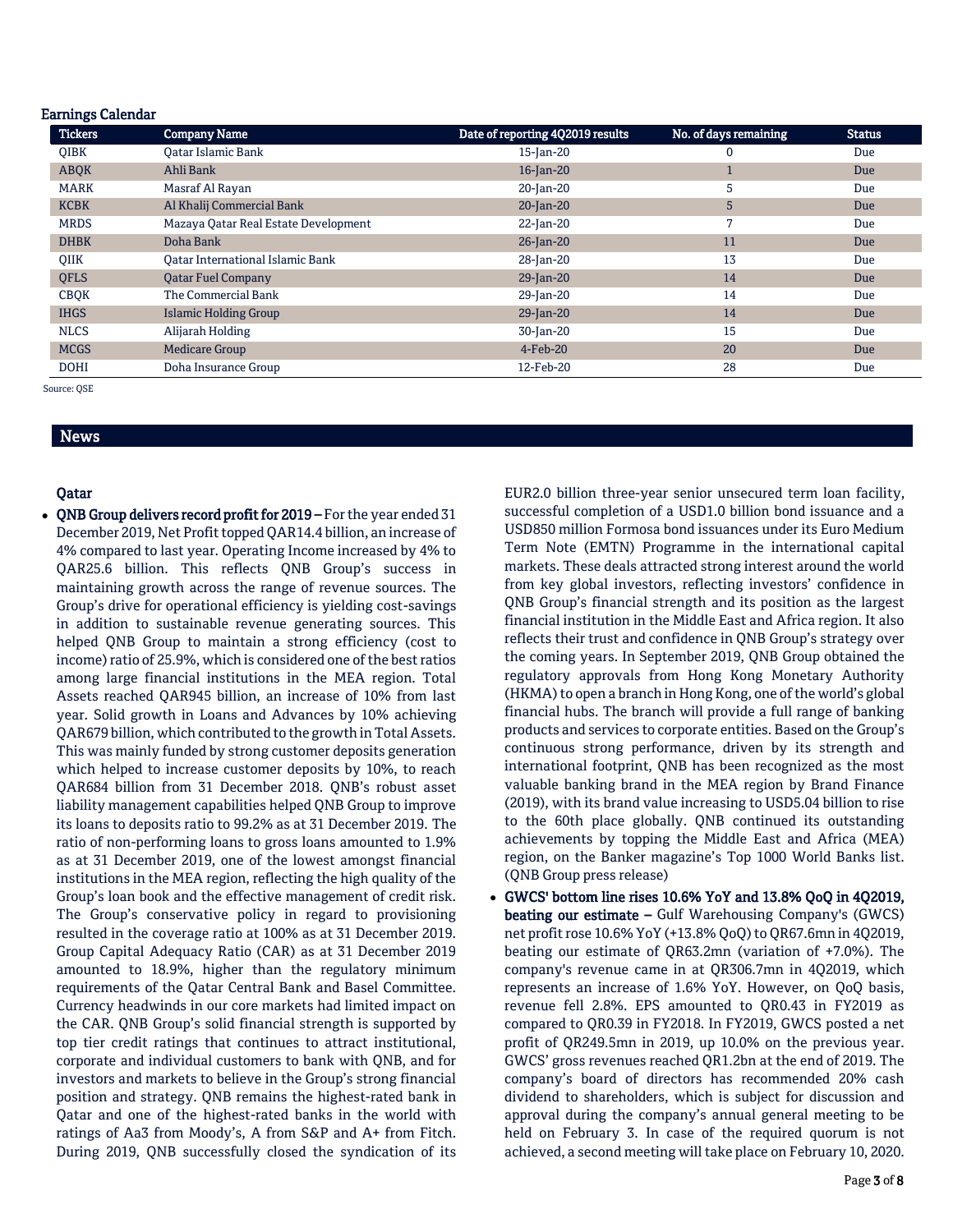GWCS' board approved the budget of year 2020 as QR260.4mn. GWCS' Chairman, Sheikh Abdulla bin Fahad bin Jassem bin Jabor Al Thani said, "Our support for Qatar has formed the building blocks of our operational excellence. We are pursuing all opportunities locally and internationally that ensure we are the provider of choice for innovative logistics and supply chain solutions to enable the business community to focus on their core operations and achieve their objectives." The company's comprehensive solutions have set a benchmark for logistics excellence in the market, which in turn has led to new contracts and opportunities. One such opportunity was the agreement with FIFA making GWCS the first Official National Supporter of the FIFA Club World Cup Qatar 2019. GWCS was entrusted with carrying out the complex logistics requirements for the tournament as the official logistics provider. The company's continued excellence in developing logistics infrastructure, such as the Logistics Village Qatar, GWC Bu Sulba Warehousing Park, and the oil and gas client-specific logistics bases in Ras Laffan Industrial City also led to a new award by Manateq to GWCS for a "develop-build-finance-operate-transfer" contract for the establishment of the 1.48mn square meter Al Wukair Logistics Park. (QNB FS Research, QSE, Gulf-Times.com)

- Medicare Group to hold its board meeting on February 4 to discuss the financial statements – Medicare Group announced that its board of directors will meet on February 4, 2020 to discuss financial statements for the period ended December 31, 2019. (QSE)
- Qatar's cost of living drops 0.33% in December Qatar's cost of living, based on consumer price index (CPI) inflation, declined 0.33% YoY in December 2019, mainly on fall in the indices of housing, utilities, transport and recreation, according to official statistics. The country, however, witnessed a 0.46% jump in inflation on a monthly basis, according to the figures released by the Planning and Statistics Authority (PSA). The index of housing, water, electricity and other fuels - with a weight of 21.89% in the CPI basket - saw a 2.61% and 0.37% decline YoY and MoM respectively in December 2019. The CPI of December 2019 excluding "housing, water, electricity, gas and other fuels", expanded 0.3% and 0.69% on yearly and monthly basis respectively. The index of transport, which has 14.59% weightage, tanked 2.17% YoY but shot up 1.17% MoM in December 2019. The index of Recreation and Culture, which have 12.68% weightage in the CPI basket, saw a 2.89% plunge YoY but surged 4.9% MoM in December 2019. Communication, which carries 5.87% weight, saw its group index shrank 0.11% on yearly basis but treaded a flat path month-on-month in December last year. The index of health, which carries 1.79% weightage, was down 0.07% on a yearly basis, even as it was flat month-on-month in December 2019. (Gulf-Times.com)
- Ashghal sets fee for services The Public Works Authority's (Ashghal) fees for its services to establishments and individuals, as per the Ministerial Resolution (No. 211) of 2019, will come into effect from today. The services are divided into three categories: connecting to networks, usage of the networks and providing permits for services related to the operation and maintenance of both drainage and road networks, according to a statement. The foul water network services include the drainage of water from houses and organizations to the sewage water network. This

service is provided free of charge to Qatari houses. For non-Qatari houses and all organizations, the fee is 20% of the monthly water bill by the Qatar General Electricity and Water Corporation (Kahramaa). Ashghal provides the service to connect the first house for Qataris to sewage water network free of charge. For the second house or more, the service charge is QR12,000. The service fee to connect the first house for non-Qataris to the foul water network is QR6,000. While the service for the second house (or more) connection, the service fee will be QR12,000. For all types of organizations, the service fee to connect to the foul water network is QR12,000. The fee for issuing and renewing permits for sewage water tankers is QR50 while the fee to discharge the foul water via tankers into the treatment plants is QR1 per cubic meter. (Gulf-Times.com)

 HIA handles one million passengers with ease in first week of January – Hamad International Airport (HIA) has announced that it handled a record one million passengers with an average of 138,649 passengers daily, the largest to date in a single day, in the first week of January 2020, the peak winter holiday period. The HIA also maintained its high standards of passenger experience and operational excellence during the period. Queuing times at key touch points of the airport were significantly reduced with average wait times as low as 1 minute 20 seconds at transfer security and 2 minutes 24 seconds at arrival immigration. Total 99.4% of passengers transferring through HIA queued for less than 5 minutes at transfer security screening, with the average wait time being only 1 minute 20 seconds. This is an industry-leading achievement which has been maintained throughout 2019 and was accomplished by training highly professional staff according to the latest international aviation security standards and as many as 49 screening lanes being operated simultaneously during peak times. (Qatar Tribune)

# International

- US to maintain tariffs on Chinese goods until Phase 2 deal The US will maintain tariffs on Chinese goods until the completion of a second phase of a US-China trade agreement, US Treasury Secretary, Steven Mnuchin said, a day before the two sides are to sign an interim deal. He told reporters that President, Donald Trump could consider easing tariffs if the world's two largest economies move quickly to seal a follow-up agreement. "If the president gets a Phase 2 in place quickly, he will consider releasing tariffs as part of Phase 2," he said. (Reuters)
- US consumer prices gain slightly; underlying inflation tame US consumer prices rose slightly in December even as households paid more for healthcare, and monthly underlying inflation slowed, supporting the Federal Reserve's desire to keep interest rates unchanged at least through this year. The weak inflation report from the Labor Department came on the heels of data last week showing a moderation in job growth in December. Economists said these developments were flagging a sharp slowdown in domestic demand. Though the economy appears to have maintained a steady pace of growth in the fourth quarter, it was likely supported by falling imports. "This is giving rise to the fear that maybe economic demand is showing early signs of hitting a new soft patch for growth that will carry into the first quarter of 2020," Chief Economist at MUFG in New York, Chris Rupkey said. "The Federal Reserve is on the sidelines this year,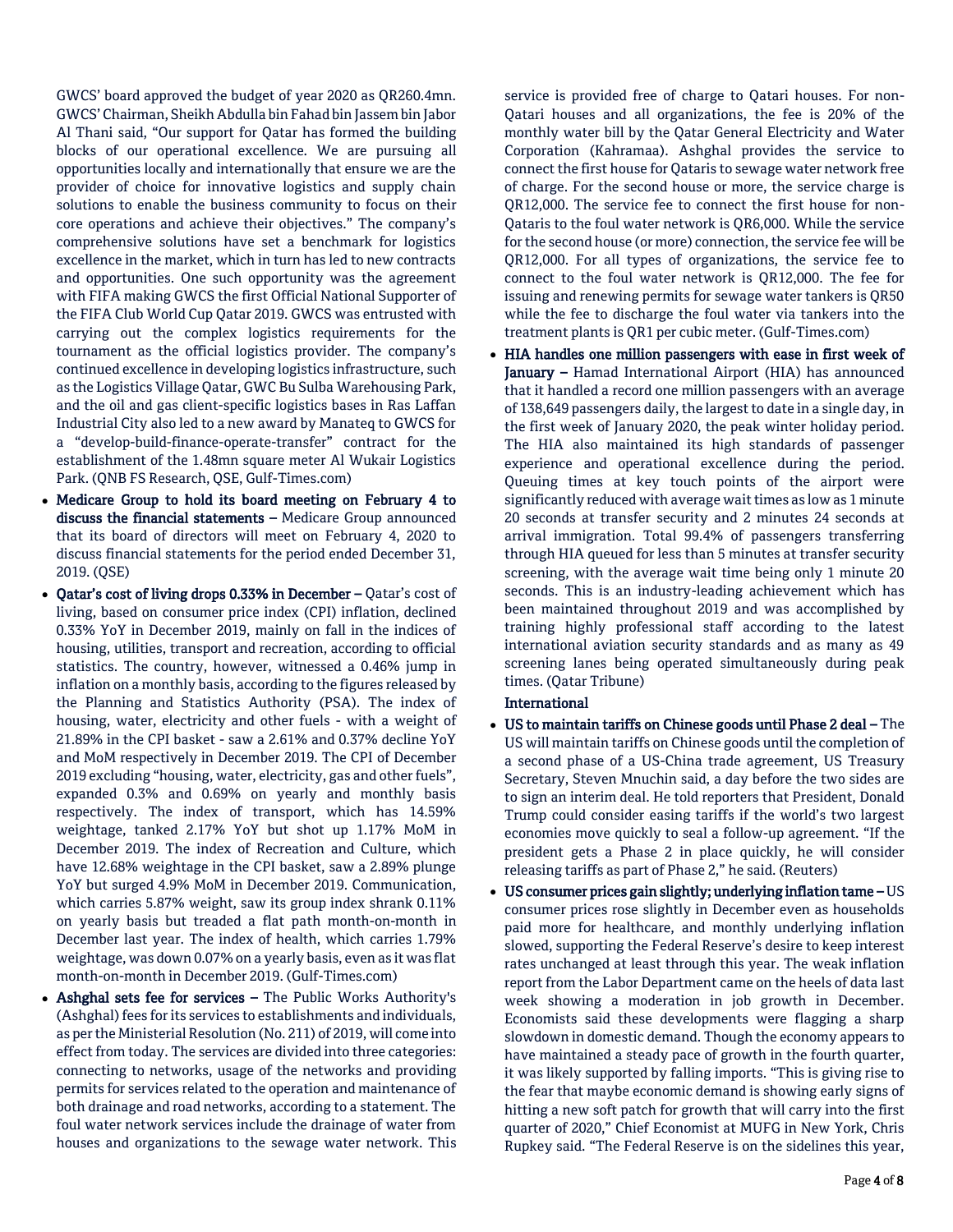but that could swiftly change if overall economic demand weakens and inflation shows little sign of returning to target." The Labor Department said its consumer price index increased 0.2% last month after climbing 0.3% in November. The monthly increase in the CPI has been slowing since jumping 0.4% in October. In the 12 months through December, the CPI rose 2.3%. That was the largest increase since October 2018 and followed a 2.1% gain YoY in November. The CPI accelerated 2.3% in 2019, the largest rise since 2011, after increasing 1.9% in 2018. Economists polled by Reuters had forecast the CPI would rise 0.3% in December and advance 2.3% on a YoY basis. (Reuters)

- US Treasury drops China currency manipulator label ahead of trade deal signing – The US Treasury Department dropped its designation of China as a currency manipulator days before top officials of the world's two largest economies were due to sign a preliminary trade agreement to ease an 18-month-old tariff war. The widely expected decision came in a long-delayed semiannual currency report, reversing an unexpected move by Treasury Secretary, Steven Mnuchin last August at the height of US-China trade tensions. Steven Mnuchin had accused China of deliberately holding down the value of its Yuan currency to create an unfair trade advantage, just hours after US President, Donald Trump, angered at the lack of progress in trade negotiations, had also accused China of manipulating its currency. The Treasury Department had not labeled China a currency manipulator since 1994. Beijing had recently met just one of the department's three criteria needed for such a designation - a large bilateral trade surplus with the US. In its latest currency report, the Treasury said that as part of the Phase 1 trade deal, China had made "enforceable commitments to refrain from competitive devaluation" and agreed to publish relevant data on exchange rates and external balances. Chinese Vice Premier, Liu He arrived in Washington for a White House ceremony to sign the trade deal with Trump. People familiar with the negotiations said that although the manipulator designation had no real consequences for Beijing, its removal was an important symbol of goodwill for Chinese officials. (Reuters)
- USTR: US, Japan, EU to meet on China ahead of Wednesday trade deal signing – Top trade officials from the US, Japan and the European Union (EU) will huddle in Washington to address non-market-oriented trade policies and subsidies by China, a day before Washington and Beijing finalize a preliminary trade deal. US Trade Representative, Robert Lighthizer met with his Japanese counterpart, Hiroshi Kajiyama, and will meet for bilateral talks with EU Trade Commissioner Phil Hogan on Thursday, a USTR spokesman said. The meetings bookend Wednesday's signing of a Phase I trade agreement between the US and China that is aimed at defusing an 18-month war of titfor-tat tariffs that have roiled financial markets and dragged down global growth. The Information Technology & Innovation Foundation think-tank urged all three parties to abandon their recent bilateral, non-World Trade Organization (WTO) measures against each other and focus instead on building a concerted response to what it described as China's dangerous mercantilist practices. "Without aggressive, coordinated action, leading economies in Europe, Asia and North America are likely to face a crushing wave of unfair competition – and have fewer jobs as a result. Once a nation or region loses an advanced industry to

China, it will be virtually impossible to resurrect," the group wrote in a report released. (Reuters)

- China central bank injects fresh short- and medium-term loans but keeps rates unchanged - China's central bank extended fresh short- and medium-term loans on Wednesday but kept the borrowing cost unchanged, as it seeks to maintain adequate liquidity in a slowing economy without flooding the banking system. The People's Bank of China (PBOC) said on its website the interest rate on one-year MLF loans CNMLF1YRRP=PBOC remained at 3.25%, unchanged from the previous operations. It injected 300 billion Yuan (\$43.51bn) via the liquidity tool. The PBOC also extended 100 billion Yuan of 14-day reverse repos with the interest rate unchanged at 2.65%. There is no maturing MLF loan or reverse repo on Wednesday, and the unexpected fund injection came as cash demand surged ahead of the weeklong Lunar New Year holiday. The MLF now acts as a guide for the PBOC's new lending benchmark Loan Prime Rate (LPR), which will release its monthly fixing next Monday. (Reuters)
- China to ramp up US buys under trade deal, but sceptics question targets – China has pledged to buy almost \$80bn of additional manufactured goods from the US over the next two years as part of a trade war truce, according to a source, though some US trade experts call it an unrealistic target. Under the trade deal to be signed today in Washington, China would also buy over \$50bn more in energy supplies and boost purchases of US services by about \$35bn over the same two-year period, the source told Reuters. The Phase 1 agreement also calls for Chinese purchases of US agricultural goods to increase by some \$32bn over two years, or roughly \$16bn a year, sources said, who was briefed on the deal. When combined with the \$24bn US agricultural export baseline in 2017, the total gets close to the \$40bn annual goal touted earlier by US President, Donald Trump. (Reuters)
- RBI may put rate cuts on extended pause after spike in inflation – A spike in India's retail inflation in December has raised the chances the Reserve Bank of India (RBI) will put rate cuts on hold for some time despite economic growth languishing at more than six-year lows. Some economists believe RBI's monetary policy committee (MPC) may even change its stance from 'accommodative' to 'neutral' at its February meeting. RBI has cut rates by a total of 135 basis points in five moves in 2019 and shocked markets by holding rates steady at its December meeting. "With CPI inflation likely to persist above the RBI's upper band of the target range of 2-6%, we cannot completely rule out the possibility of a shift in the policy stance to neutral," Economist with Kotak Mahindra Bank, Upasna Bhardwaj said. India's annual retail inflation rose to 7.35% in December - its highest in more than five years, data showed and well above the 6.2% predicted in a Reuters poll. (Reuters)
- India's annual electricity demand grows at slowest pace in six years - India's annual electricity demand in 2019 grew at its slowest pace in six years with December marking a fifth straight month of decline, government data showed, amid a broader economic slowdown that led to a drop in sales of everything from cars to cookies and also to factories cutting jobs. Electricity demand is seen as an important indicator of industrial output in the country and a sustained decline could mean a further slowdown in the economy. India's power demand grew at 1.1% in 2019, data from the Central Electricity Authority showed, the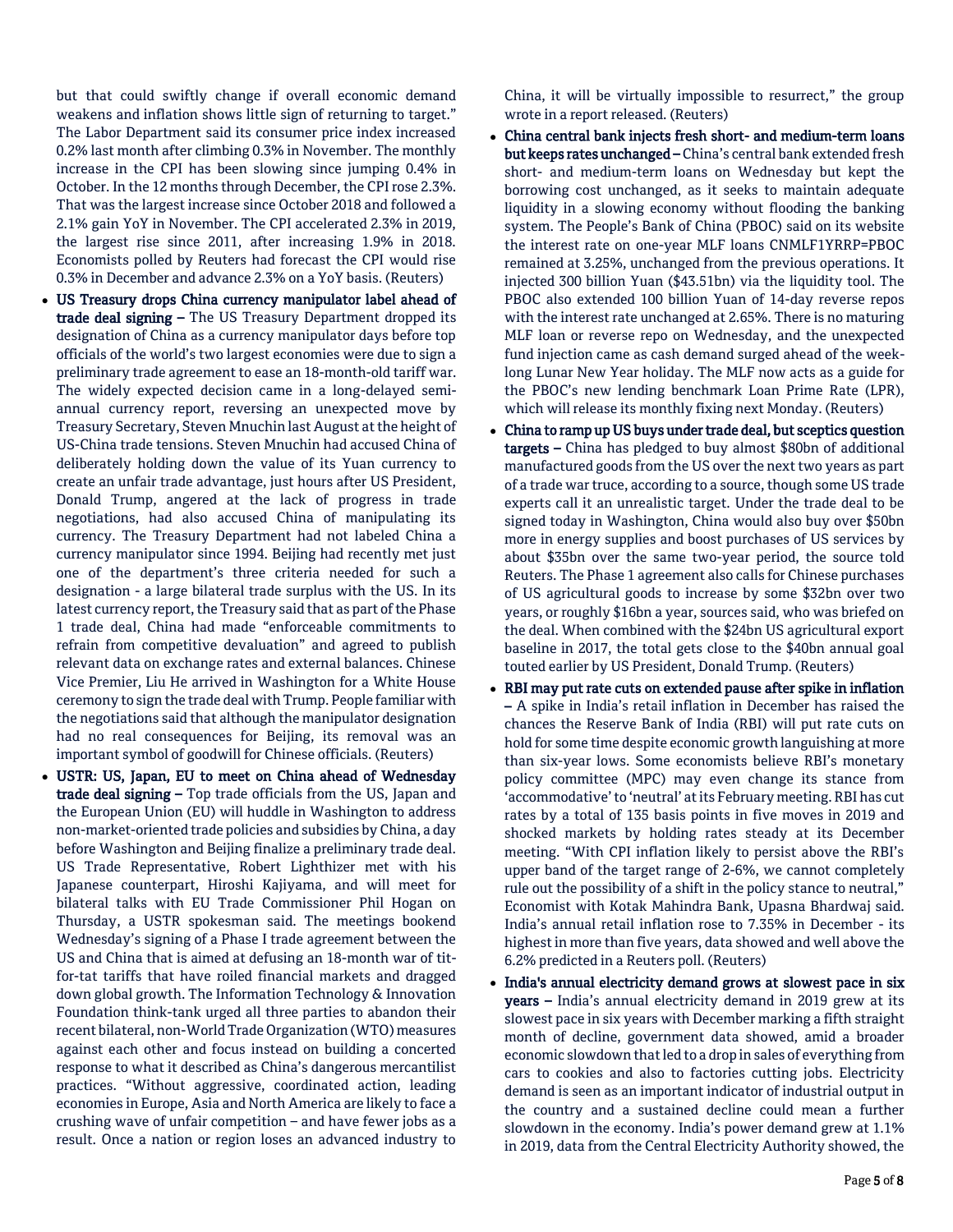slowest pace of growth since a 1% uptick seen in 2013. The power demand growth slowdown in 2013 was preceded by three strong years of consumption growth of 8% or more. In December, the country's power demand fell 0.5% from the year-earlier period, representing the fifth straight month of decline, compared with a 4.3% fall in November. However, in Maharashtra and Gujarat, two of India's most industrialized provinces, monthly demand increased. In October, power demand had fallen 13.2% from a year earlier, its steepest monthly decline in more than 12 years, as a slowdown in Asia's third-largest economy deepened. Industry accounts for more than two-fifths of India's annual electricity consumption, while homes account for nearly a fourth and agriculture more than a sixth. The slower demand growth is a blow for many debt-laden power producers, who are facing financial stress and are owed over \$11bn by state-run distribution companies. (Reuters)

# Regional

- Saudi Arabia's Tadawul exchange plans London outpost According to sources, Saudi Arabia's national stock exchange (Tadawul) wants to establish a UK outpost in a bid to draw more institutional investors from overseas to the kingdom's capital markets. Saudi Arabia's Tadawul stock exchange has appointed headhunters to staff a new European hub in London. The plans are still at an early stage. (Bloomberg)
- First asset-backed \$266mn Sukuk launched in Saudi Arabia Neo Merchants Capital launched a domiciled asset-backed Sukuk program, the first asset-backed SR-denominated Sukuk program in Saudi Arabia issued by a special purpose entity licensed by the Saudi Capital Market Authority (CMA). The SR1bn program will be privately offered in multiple series over two to three years. (Zawya)
- Saudi's Dr. Sulaiman Al Habib Medical Group plans IPO in February – Saudi Arabia's largest private hospital operator, Dr. Sulaiman Al Habib Medical Group, plans an IPO in February, according to sources. The hospital operator has appointed Jadwa Investment and Riyad Capital as advisers on the deal, Bloomberg has reported. The Saudi healthcare firm's move will be the first IPO in Saudi Arabia after Aramco raised more than \$29bn in December 2019. In September 2019 Saudi Arabia's Capital Market Authority approved a sale of 52.5mn shares representing around 15% of the medical group's share capital. The company operates at least 14 medical facilities across Saudi Arabia, the UAE and Bahrain. (Zawya)
- Seeq Corp. secures \$24mn expansion of Series B led by Saudi Aramco Unit – Seeq Corporation, a leader in manufacturing and Industrial Internet of Things (IIoT) advanced analytics software, has secured a \$24mn expansion of its Series B funding. This expansion round is led by Saudi Aramco Energy Ventures. It includes participation by Altira Group, Chevron Technology Ventures, Second Avenue Partners, and other existing investors. (Bloomberg)
- Gulf Capital aims to triple newly acquired fertility firm's clinics, expand internationally – Gulf Capital, which acquired IVI-RMA's Middle East fertility treatment clinics for \$100mn, said it aims to triple the number of clinics and expand the company regionally and into Europe and Asia under a three-year plan. IVI-RMA Middle East clinics could be worth \$200mn in five years, the firm's CEO Suresh Soni told reporters. "Gulf Capital is actively

targeting investments within the fast growing and defensive healthcare sector and has identified the fertility sub-sector as a key focus priority, given its expected double-digit growth rates across the region," Abu Dhabi-based Gulf Capital said in a statement. (Reuters)

- Dubai business license issuance up 90% in 2019 Dubai issued 38,377 new business licenses in 2019, a record growth of 90% compared to 2018 (20,129), a report by the Business Registration and Licensing sector at Dubai Economy said. The past year also saw a decrease in the number of licenses cancelled, compared to 2018, from 5,037 to 4,949, said the report. The businessmen who secured new licenses in 2019 included those from Britain, Saudi Arabia, India, China, Bangladesh, Pakistan, Egypt, Jordan, and Sudan. Dubai Economy said that the FDI Law contributed to attracting and encouraging foreign direct investment to Dubai's economic sectors and targeted activities, it said. Dubai Economy has opened new horizons for businesses in Dubai by restructuring economic activities, with 50 commercial activities and 35 light industrial activities converted into professional activities. The preparations and countdown to Expo 2020 Dubai have also contributed to attracting a large number of hospitality companies, restaurants, hotels and supply companies to invest in the city. (Zawya)
- Abu Dhabi Bank, Bahrain fund kick off 2020 Mideast debt sales Abu Dhabi's biggest bank and Bahrain's sovereign wealth fund are tapping the debt market for a combined \$1bn, joining a deluge of emerging market bond deals to start the year. First Abu Dhabi Bank is seeking to raise \$500mn from an Islamic bond sale, while Mumtalakat Holding Co. opened books for a similar amount on Tuesday, according to term-sheets obtained by Bloomberg. Bahrain's GFH Financial Group mandated advisers for a sukuk sale. More debt sales are expected from big issuers such as Saudi Arabia in the coming weeks. Fahad Al-Saif, Head of Debt Management office at the kingdom's finance ministry, said in December the country may tap global debt markets as early as this month to help bridge its budget deficit. (Bloomberg)
- First Abu Dhabi Bank sells \$500mn Sukuk First Abu Dhabi Bank, the largest lender in the UAE, is selling sukuk, or Islamic bonds, worth \$500mn dollars, a document by one of the banks leading the deal showed. The bank is marketing the paper with a profit rate equivalent to 90 basis points over mid-swaps. (Reuters)
- Abu Dhabi plans to sell a \$2bn slice of its Private Equity Book The Abu Dhabi Investment Authority (ADIA) is preparing to sell around \$2bn of its stakes in private-equity funds, amid an increasing push toward direct investments by the sovereign wealth fund, according to sources. ADIA is working with advisers at PJT Park Hill on the proposed transaction. It plans to start marketing the deal to potential buyers within weeks. (Bloomberg)
- Kuwait's budget to stay in red after half decade of deficits Kuwait unveiled budget proposals that forecast a wider deficit for the year starting April 1, outlining fiscal plans that include a drop of more than 6% in revenue while keeping spending unchanged. The deficit is projected at KD9.2bn, above the current year's estimate of KD8.3bn, Finance Minister Mariam Al-Aqeel said. That is after the transfer of 10% of total revenue to the Future Generations Fund, which invests abroad and is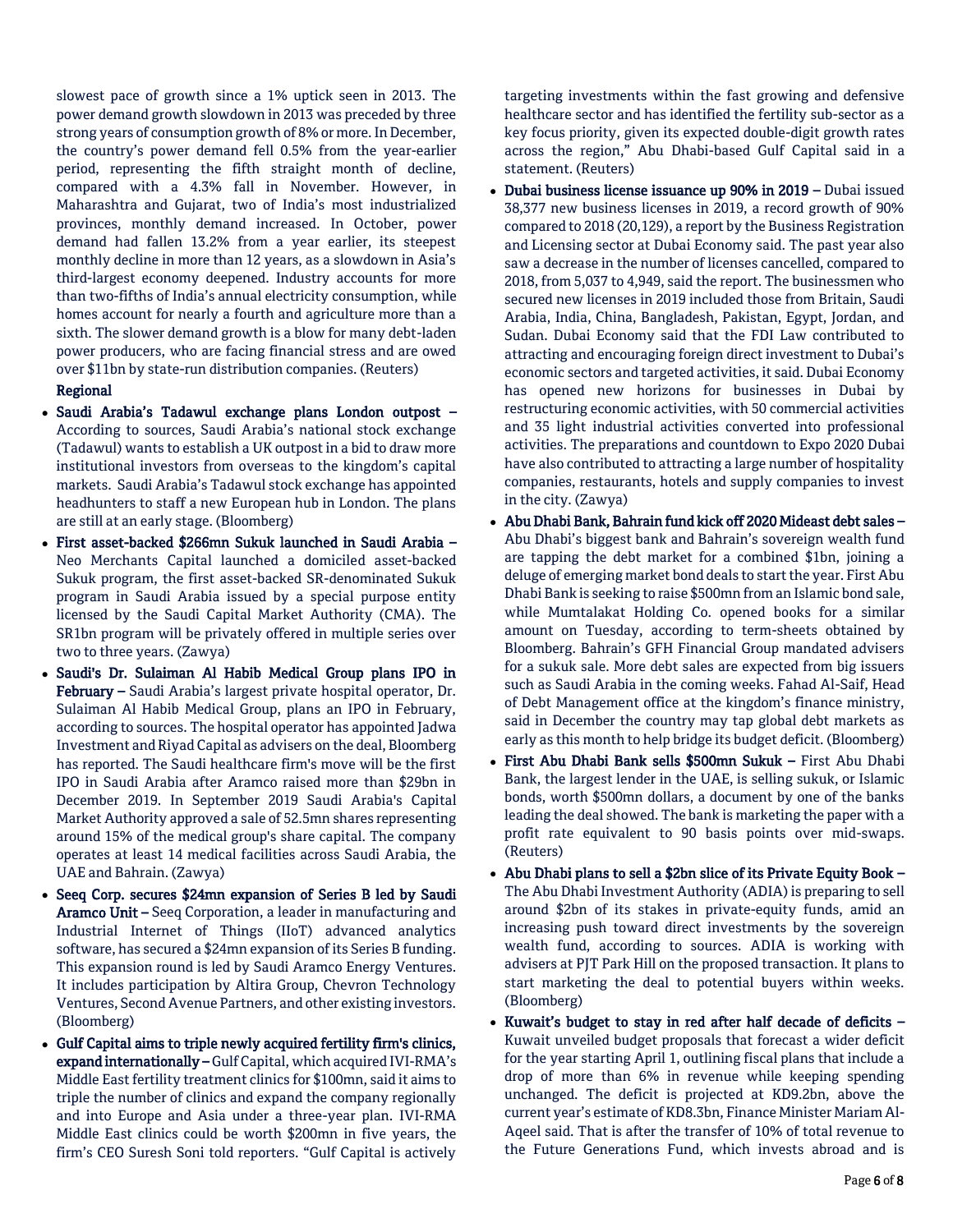managed by Kuwait Investment Authority, the country's sovereign wealth fund. The sixth straight budget shortfall will be financed by withdrawals from the Treasury or the country's General Reserve Fund, according to Al-Aqeel. Meanwhile, Kuwait said it did not plan to raise total spending in its state budget for the year ending on March 31, 2021. (Bloomberg, Reuters)

- BIS Central Bank Hub expands on invites to Kuwait, Morocco, Vietnam – The Bank for International Settlements (BIS) has invited the central banks of Kuwait, Morocco and Vietnam to join the institution. It is the first expansion of the Basel, Switzerland-based body since 2011, and takes total membership to 63. The BIS is often dubbed the central bank of central banks and serves as forum for policy makers to discuss global economic developments. (Bloomberg)
- Esterad signs BHD2.3mn exit deal from United Cement Company – Esterad Investment Company (Esterad) announced the sale of its investments in United Cement Company amount to BHD 2.3mn to Saudi Cement Company. The sale transaction is expected to reflect positively in the financial statements of the company during 4Q2019 (Bahrain Bourse)
- Bahrain's Mumtalakat raises \$500mn in Islamic bonds Bahrain's sovereign wealth fund Mumtalakat raised \$500mn in Sukuk, or Islamic bonds, a document by one of the banks leading the deal showed. The seven-year Sukuk offer a profit rate of 4.25%, according to the document. Citi, Gulf International Bank, HSBC, KFH Capital, National Bank of Bahrain and Standard Chartered arranged the deal. (Reuters)